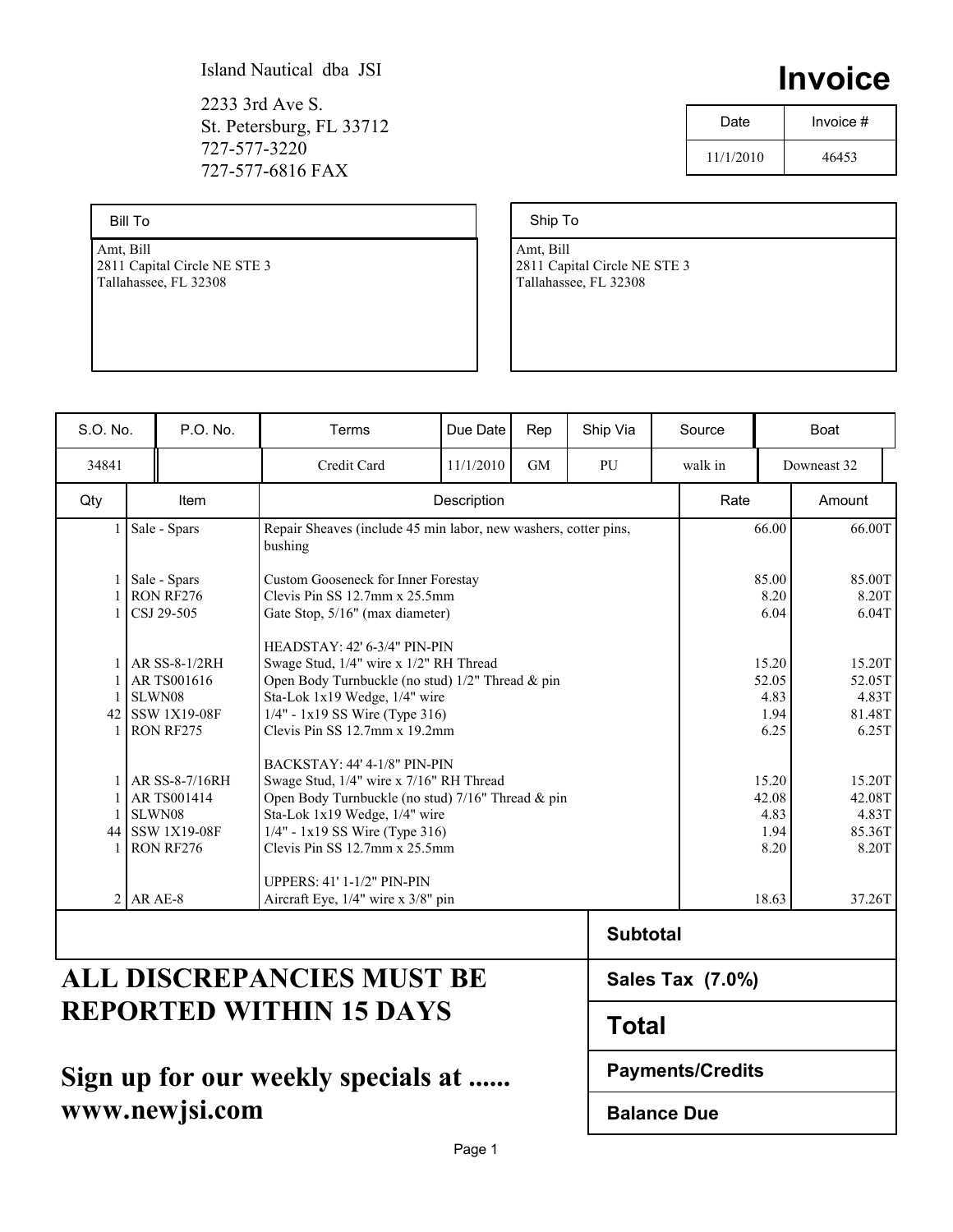2233 3rd Ave S. St. Petersburg, FL 33712 727-577-3220 727-577-6816 FAX

Bill To

Amt, Bill 2811 Capital Circle NE STE 3 Tallahassee, FL 32308

|      | II I V U I UG |  |           |  |
|------|---------------|--|-----------|--|
| Date |               |  | Invoice # |  |

11/1/2010 46453

### Ship To

Amt, Bill 2811 Capital Circle NE STE 3 Tallahassee, FL 32308

| S.O. No.                                                                                                 | P.O. No.                                                                          | Terms                                                | Due Date                                                                                                                                                                                         | Rep                     | Ship Via                |  | Source  |                                        | Boat                                          |
|----------------------------------------------------------------------------------------------------------|-----------------------------------------------------------------------------------|------------------------------------------------------|--------------------------------------------------------------------------------------------------------------------------------------------------------------------------------------------------|-------------------------|-------------------------|--|---------|----------------------------------------|-----------------------------------------------|
| 34841                                                                                                    |                                                                                   | Credit Card                                          | 11/1/2010                                                                                                                                                                                        | <b>GM</b>               | PU                      |  | walk in | Downeast 32                            |                                               |
| Qty                                                                                                      | <b>Item</b>                                                                       |                                                      | Description                                                                                                                                                                                      |                         |                         |  | Rate    | Amount                                 |                                               |
| 2<br>$\mathfrak{D}$                                                                                      | <b>AR SS-8-7/16RH</b><br>AR TS001414<br>81 SSW 1X19-08F<br>$2$ AR CPFT14          | (drill out to $7/16$ )<br>Clevis Pin, 7/16" x 1-1/8" | Swage Stud, 1/4" wire x 7/16" RH Thread<br>Open Body Turnbuckle (no stud) 7/16" Thread & pin<br>$1/4" - 1x19$ SS Wire (Type 316)                                                                 |                         |                         |  |         | 15.20<br>42.08<br>1.94<br>1.88         | 30.40T<br>84.16T<br>157.14T<br>3.76T          |
|                                                                                                          | AR SS-8-1/2RH<br>AR TS001616<br>SLWN08<br>31 SSW 1X19-08F                         | Sta-Lok 1x19 Wedge, 1/4" wire                        | <b>INNER FORESTAY: 31' 5-1/2" PIN-PIN</b><br>Swage Stud, 1/4" wire x 1/2" RH Thread<br>Open Body Turnbuckle (no stud) 1/2" Thread & pin<br>$1/4" - 1x19$ SS Wire (Type 316)                      |                         |                         |  |         |                                        | 15.20T<br>52.05T<br>4.83T<br>60.14T           |
| $\overline{c}$<br>$\mathfrak{D}$                                                                         | AR SS-7-7/16RH<br><b>ARTS001414</b><br>NOR NCC-07<br>42 SSW 1X19-07F<br>AR CPFT14 | Clevis Pin, 7/16" x 1-1/8"                           | FWD LOWERS: 22' 0" PIN-PIN<br>Swage Stud, 7/32" wire x 7/16" RH Thread<br>Open Body Turnbuckle (no stud) 7/16" Thread & pin<br>Norseman Cone, 7/32" 1x19 wire<br>7/32" - 1x19 SS Wire (Type 316) |                         |                         |  |         | 12.04<br>42.08<br>7.28<br>1.36<br>1.88 | 24.08T<br>84.16T<br>14.56T<br>57.12T<br>3.76T |
|                                                                                                          | 2 AR SS-7-7/16RH<br>2 AR TS001414                                                 |                                                      | AFT LOWERS: 22' 3-3/4" PIN-PIN<br>Swage Stud, 7/32" wire x 7/16" RH Thread<br>Open Body Turnbuckle (no stud) 7/16" Thread & pin                                                                  |                         |                         |  |         | 12.04<br>42.08                         | 24.08T<br>84.16T                              |
| <b>ALL DISCREPANCIES MUST BE</b><br><b>REPORTED WITHIN 15 DAYS</b><br>Sign un for our weekly snecials at |                                                                                   |                                                      | <b>Subtotal</b>                                                                                                                                                                                  |                         | <b>Sales Tax (7.0%)</b> |  |         |                                        |                                               |
|                                                                                                          |                                                                                   |                                                      | <b>Total</b>                                                                                                                                                                                     |                         |                         |  |         |                                        |                                               |
|                                                                                                          |                                                                                   |                                                      |                                                                                                                                                                                                  | <b>Payments/Credits</b> |                         |  |         |                                        |                                               |

## **Sign up for our weekly specials at ...... www.newjsi.com**

**Balance Due**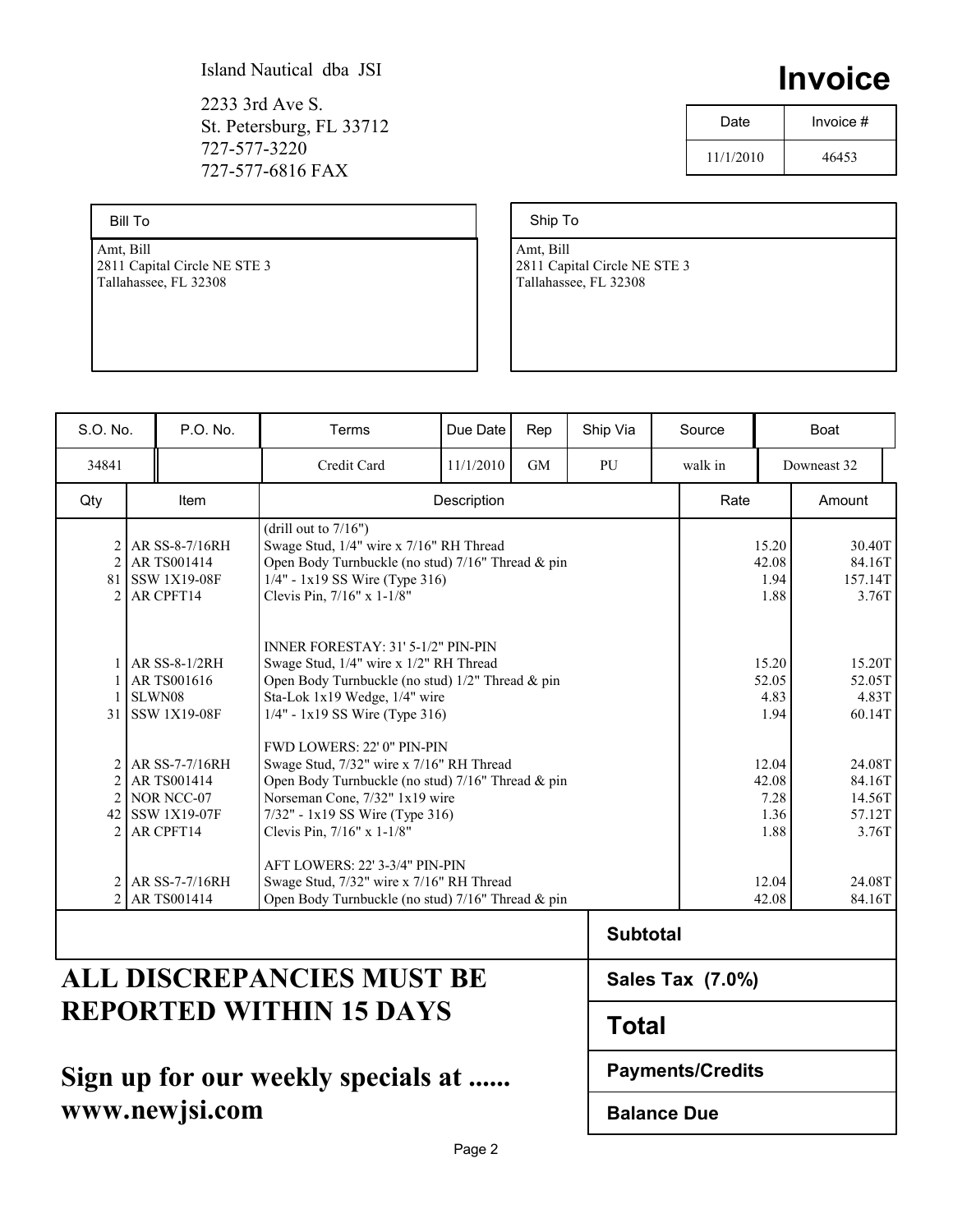2233 3rd Ave S. St. Petersburg, FL 33712 727-577-3220 727-577-6816 FAX

Bill To

Amt, Bill 2811 Capital Circle NE STE 3 Tallahassee, FL 32308

|      | .         |
|------|-----------|
| Date | Invoice # |
|      |           |

**Invoice**

11/1/2010 46453

Ship To

Amt, Bill 2811 Capital Circle NE STE 3 Tallahassee, FL 32308

| S.O. No.                                                             | P.O. No.                                                                    | Terms                                                                                           | Due Date                                                                                                                                                                                                                                               | Rep          | Ship Via         |  | Source  |                                         | Boat                                          |
|----------------------------------------------------------------------|-----------------------------------------------------------------------------|-------------------------------------------------------------------------------------------------|--------------------------------------------------------------------------------------------------------------------------------------------------------------------------------------------------------------------------------------------------------|--------------|------------------|--|---------|-----------------------------------------|-----------------------------------------------|
| 34841                                                                |                                                                             | Credit Card                                                                                     | 11/1/2010                                                                                                                                                                                                                                              | <b>GM</b>    | PU               |  | walk in |                                         | Downeast 32                                   |
| Qty                                                                  | <b>Item</b>                                                                 | Description                                                                                     |                                                                                                                                                                                                                                                        |              |                  |  | Rate    |                                         | Amount                                        |
| $\overline{2}$<br>$\mathfrak{D}$                                     | NOR NCC-07<br>42 SSW 1X19-07F<br>AR CPFT14                                  | Norseman Cone, 7/32" 1x19 wire<br>7/32" - 1x19 SS Wire (Type 316)<br>Clevis Pin. 7/16" x 1-1/8" |                                                                                                                                                                                                                                                        |              |                  |  |         | 7.28<br>1.36<br>1.88                    | 14.56T<br>57.12T<br>3.76T                     |
| 7                                                                    | AR SS-12-5/8RH<br>AR TS002020<br>SLWN12<br><b>SSW 1X19-12F</b><br>RON RF276 |                                                                                                 | BOBSTAY: 8' 2-5/8" PIN-PIN (of link plate)<br>Swage Stud, 3/8" wire x 5/8" RH Thread<br>Open Body Turnbuckle (no stud) 5/8" Thread & pin<br>Sta-Lok 1x19 Wedge, 3/8" wire<br>3/8" - 1x19 SS Wire (Type 316)<br>Clevis Pin SS $12.7$ mm x $25.5$ mm     |              |                  |  |         | 36.58<br>78.50<br>9.98<br>4.33<br>8.20  | 36.58T<br>78.50T<br>9.98T<br>30.31T<br>8.20T  |
| $\overline{c}$<br>$\mathfrak{D}$<br>$\overline{c}$<br>$\mathfrak{D}$ | AR AF-7<br>AR CPAF-7<br>AR SS-7-3/8RH<br>AR TS001212<br>11 SSW 1X19-07F     |                                                                                                 | WHISKER STAYS: 5' 10-1/4" PIN-PIN<br>Aircraft Fork, 7/32" wire x 5/16" pin<br>Clevis Pin for AF-7, 5/16" x 21/32"<br>Swage Stud, 7/32" wire x 3/8" RH Thread<br>Open Body Turnbuckle (no stud) 3/8" Thread & pin<br>$7/32$ " - 1x19 SS Wire (Type 316) |              |                  |  |         | 27.58<br>1.38<br>11.83<br>30.29<br>1.36 | 55.16T<br>2.76T<br>23.66T<br>60.58T<br>14.96T |
|                                                                      | 10 CSJ C-3-4<br>10 CSJ C-4-4                                                | Cotter Pin, 3/32" x 1"<br>Cotter Pin, 1/8" x 1"                                                 |                                                                                                                                                                                                                                                        |              |                  |  |         | 0.77<br>1.13                            | 7.70T<br>11.30T                               |
|                                                                      | 3.5 Shop Labor - Rigging Shop Labor - Rigging                               |                                                                                                 |                                                                                                                                                                                                                                                        |              |                  |  |         | 85.00                                   | 297.50T                                       |
|                                                                      |                                                                             |                                                                                                 |                                                                                                                                                                                                                                                        |              | <b>Subtotal</b>  |  |         |                                         |                                               |
| ALL DISCREPANCIES MUST BE                                            |                                                                             |                                                                                                 |                                                                                                                                                                                                                                                        |              | Sales Tax (7.0%) |  |         |                                         |                                               |
| <b>REPORTED WITHIN 15 DAYS</b>                                       |                                                                             |                                                                                                 |                                                                                                                                                                                                                                                        | <b>Total</b> |                  |  |         |                                         |                                               |

# **Sign up for our weekly specials at ...... www.newjsi.com**

**Balance Due**

**Payments/Credits**